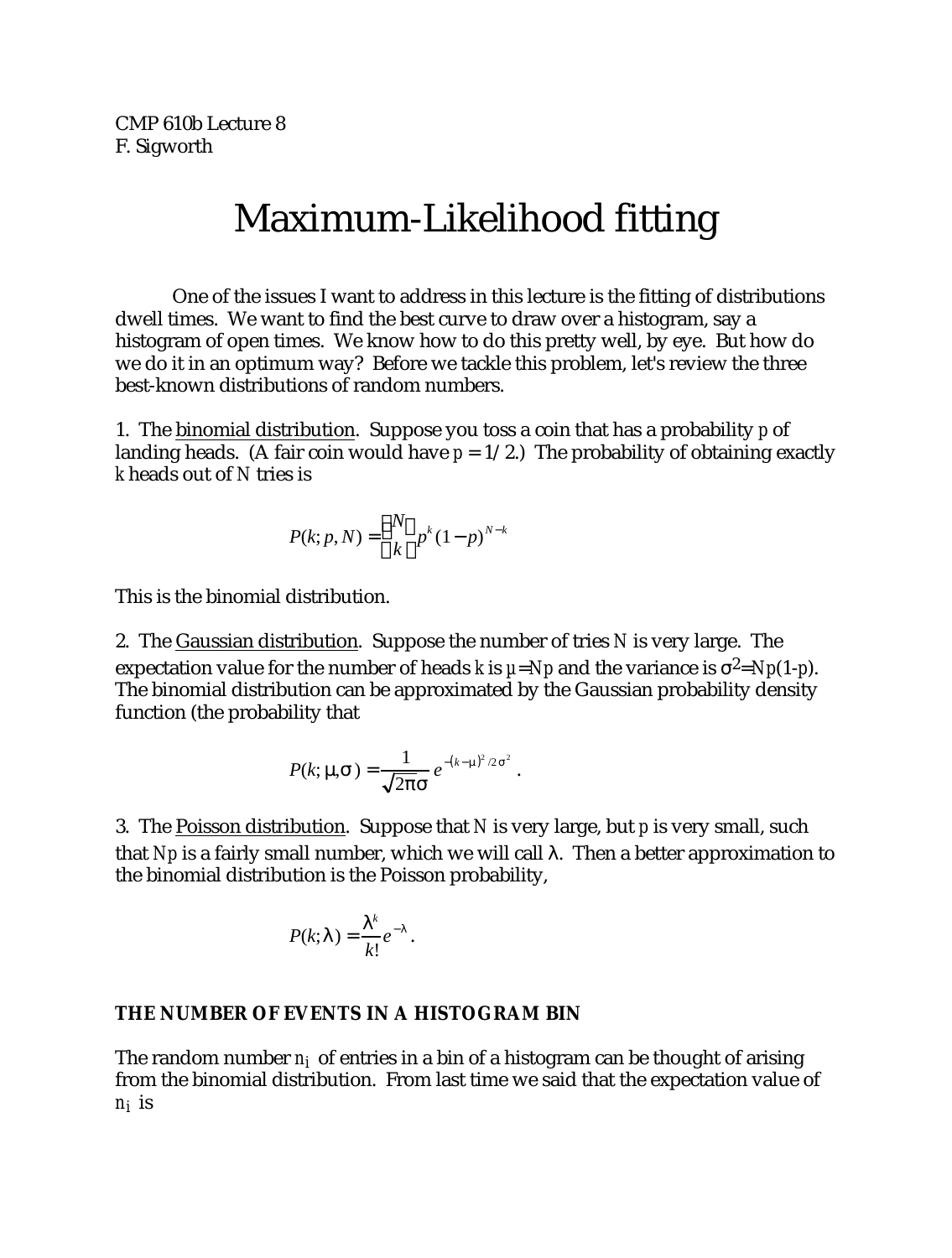$$
\left\langle n_{i}\right\rangle =N\bigl[F\left(t_{i}\right)-F\left(t_{i+1}\right)\bigr]
$$

where  $N$  is the total number of events, and  $F$   $(t_{\scriptscriptstyle\hat{i}})$  is the probability that an event exceeds the value  $t_i$  corresponding to the lower end of the *i*<sup>th</sup> bin. Strictly speaking, the variable *ni* follows the binomial distribution; but since there are typically a lot of bins in a histogram, and often not so many events in a single bin, the Poisson distribution is a very good approximation. The Gaussian distribution is not a good approximation, especially in the case where there are only a few entries in a bin. This is especially true for bins that have one or no entries. How do you fit a Gaussian in these cases? Instead, we will consider an entirely different approach to fitting the experimental events, based on computing the likelihood. Maximum-likelihood fitting to histograms is described in the paper by Sigworth and Sine (1989).

## **THE LIKELIHOOD**

When you gather some data (for example, a set of channel open times) you typically want to find the best description of these data in the form of some sort of model, perhaps a kinetic scheme. The best way to approach this problem seems to be to find the "most probable" model, that is the theory that represents the underlying mechanism most likely to give rise to the data you observed. That is, you would like to be able to evaluate the conditional probability

 $P_{theory'} = Prob{ theory \mid data \}$  (1)

and find the theory that gives the highest probability. Now this probability is very difficult to evaluate. A starting point is the probability

$$
P_{data'} = Prob{ data | theory }
$$

This is not so hard to evaluate: based on your theory, you calculate the probability of actually observing what you observed (we will see how to do this below). By Bayes' theorem we have

Prob{ theory | data } =  $\frac{\text{Prob}\{\text{theory}\}}{\text{Prob}\{\text{data}\}\}\}$  Prob{ data | theory }. (2)

This means that we can in principle evaluate eqn. (1), if we somehow knew the probability that we got our particular data set (as compared to any other data set) and also how probable our theory is compared to all other theories. No one knows really how to evaluate the first of these, the probability of the data. There might be some *a priori* information, gotten from an independent source, which could be reflected in Prob{theory}. This could consist of rough values for parameters of the theory, in which case Prob{theory} might be a product of broad Gaussian functions centered on these estimates. Or Prob{theory} might reflect a philosophical bias about what kinds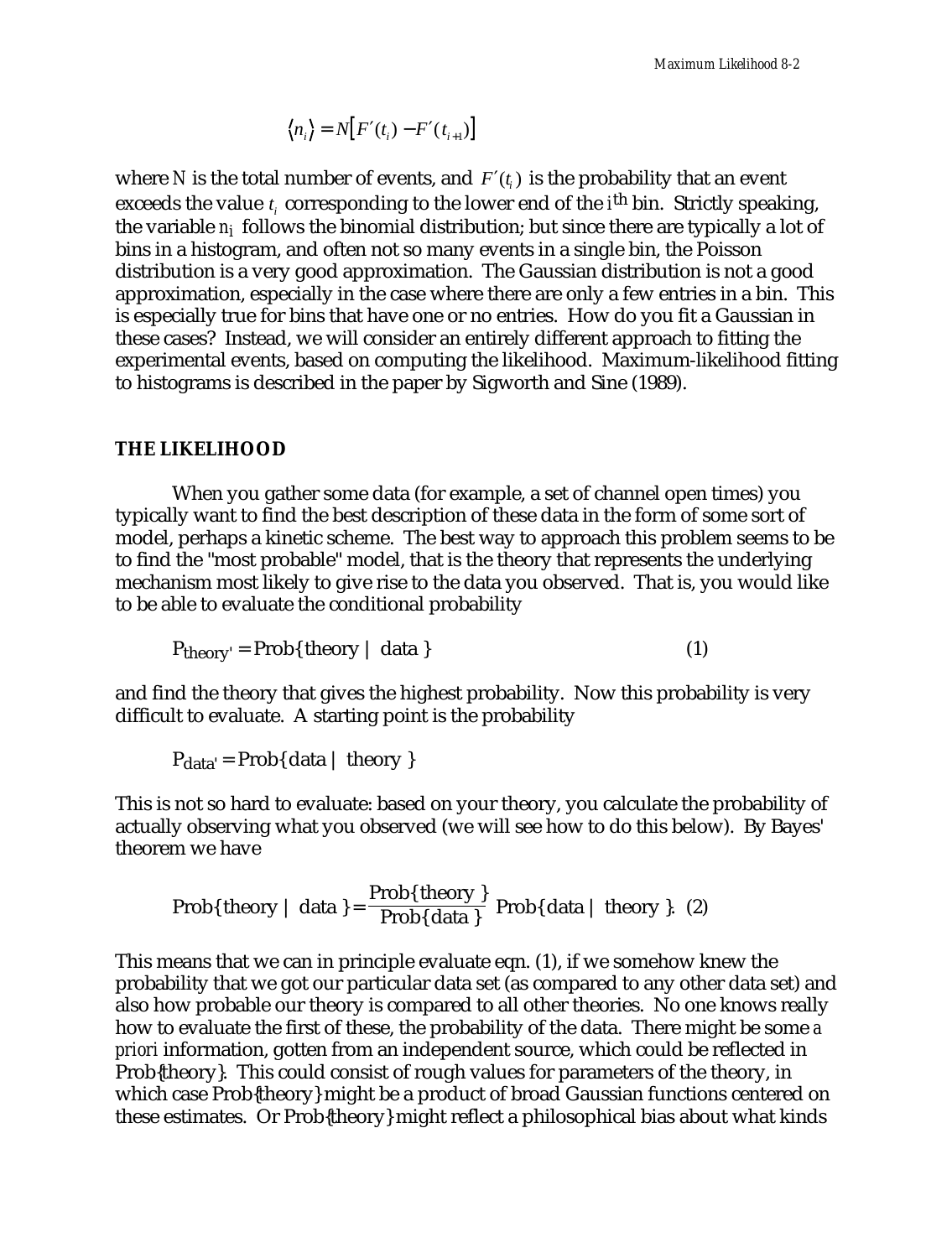of models are best (e.g. that we prefer simple models to complex ones). Either way, Prob{theory} can be incorporated as a *prior probability* term. If there is no prior probability function, one just guesses that Prob{theory}/Prob{data} is a constant, and defines the *likelihood* of a theory simply as

$$
Lik = k \text{Prob} \{ \text{data} \mid \text{theory} \}
$$
 (3)

where *k* is an undetermined constant.

Computing the likelihood is done as follows. Suppose we had a number of measurements of channel open time which we call  $t_1, t_2, \ldots t_n$ . Suppose we have a theory that these times come from a distribution with probability density

$$
f(t_{i}) = \frac{\text{Prob}\{\ t_{i} \text{ lies in the interval } (t, t+dt)\}}{dt}
$$

that, say, is exponential,

$$
f(t_{\mathbf{i}}) = \mathbf{e}^{-t}.\tag{4}
$$

Then the probability of observing these data given this theory is something like

Prob{ data | theory } =  $f(t_1)$  dt x  $f(t_2)$  dt x ... x  $f(t_n)$  dt

which is a very infinitesimal number since it contains the infinitesimal factor (d*t*) n. However, since we have an undetermined constant anyway, we just write

$$
Lik = f(t_1) f(t_2) f(t_3) ... f(t_n)
$$
 (5)

i.e. the product of the pdf evaluated for each observed dwell time. Even this number can get to be very small, so it is common practice to evaluate the log likelihood,

$$
L = \ln(\text{Lik}) = \frac{n}{i=1} \ln f(t_i) \tag{6}
$$

which is easier to handle because we are forming a sum rather than the product of terms representing each measurement. Our goal is to find the theory that gives the greatest likelihood, so it is just as good to maximize *L* as to maximize Lik itself.

Returning to our example with the exponential probability density function (4), we can evaluate the log likelihood directly: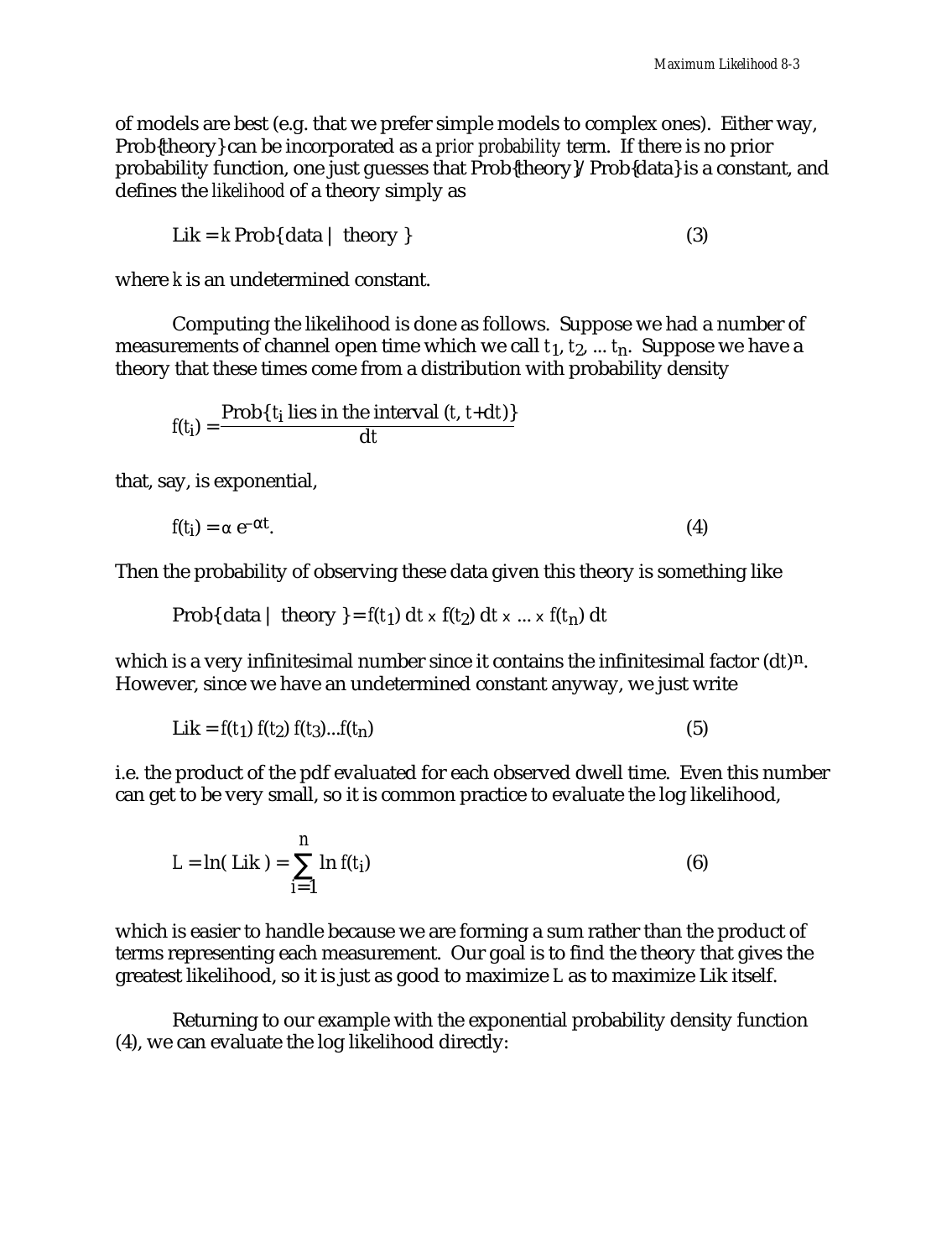$$
L = \frac{n}{i=1} \ln(1) - t_i.
$$

Given that we think that the exponential pdf is the 'right' theory, all we have to do is find the value of that maximizes *L*. This can be obtained anlytically in this case by finding

$$
\frac{L}{m} = \frac{n}{m} - \frac{n}{m}t_i = 0
$$
 (7)

which works out to be  $= 1/(average of the t<sub>i</sub>).$ 

For more complicated theories the evaluation of *L* is not so easy, and typically has to be done with a computer performing the sum in eqn.(6) by brute force. Once *L* is evaluated for one set of parameters of a theory, an automatic search routine can vary the parameters to find a set that gives a maximum value. What you want is the global maximum value, but what a computer program finds may just as well turn out to be only a local maximum value; so you must be careful. See Colquhoun and Sigworth (1995) for a more complete discussion of maximum-likelihood fitting.

#### **LEAST SQUARES IS A SPECIAL CASE OF MAXIMUM LIKELIHOOD**

You are probably more familiar with least-squares fitting of data. For example, standard plotting programs will perform some kinds of least-squares fits for you. Least-squares is sometimes, but definitely not always, equivalent to maximum likelihood. We consider one case where they are equivalent.

Suppose you have some data measurements  $x_1, x_2, \ldots, x_n$  which, like samples of current measured in a patch clamp, reflect a true underlying signal but with random noise added to it. Suppose our theory is that the sequence of data measurements reflect a particular sequence *s*1, *s*2, ... *s*n of underlying signal samples. Suppose also that we know that the noise is Gaussian distributed. That means that the probability density function will be something like

$$
f(x_{i}) = \frac{1}{\sqrt{2}} \exp{-\frac{(x_{i}-s_{i})^{2}}{2^{2}}}
$$

and so on for *x*2, *x*3,... with *k* being a factor that depends on but not on *x* or *y*. Now notice what the log likelihood (eqn. 12) becomes:

$$
L = -n \ln(\sqrt{2}) - \sum_{i=1}^{n} \frac{(x_i - s_i)^2}{2^2}
$$
 (8)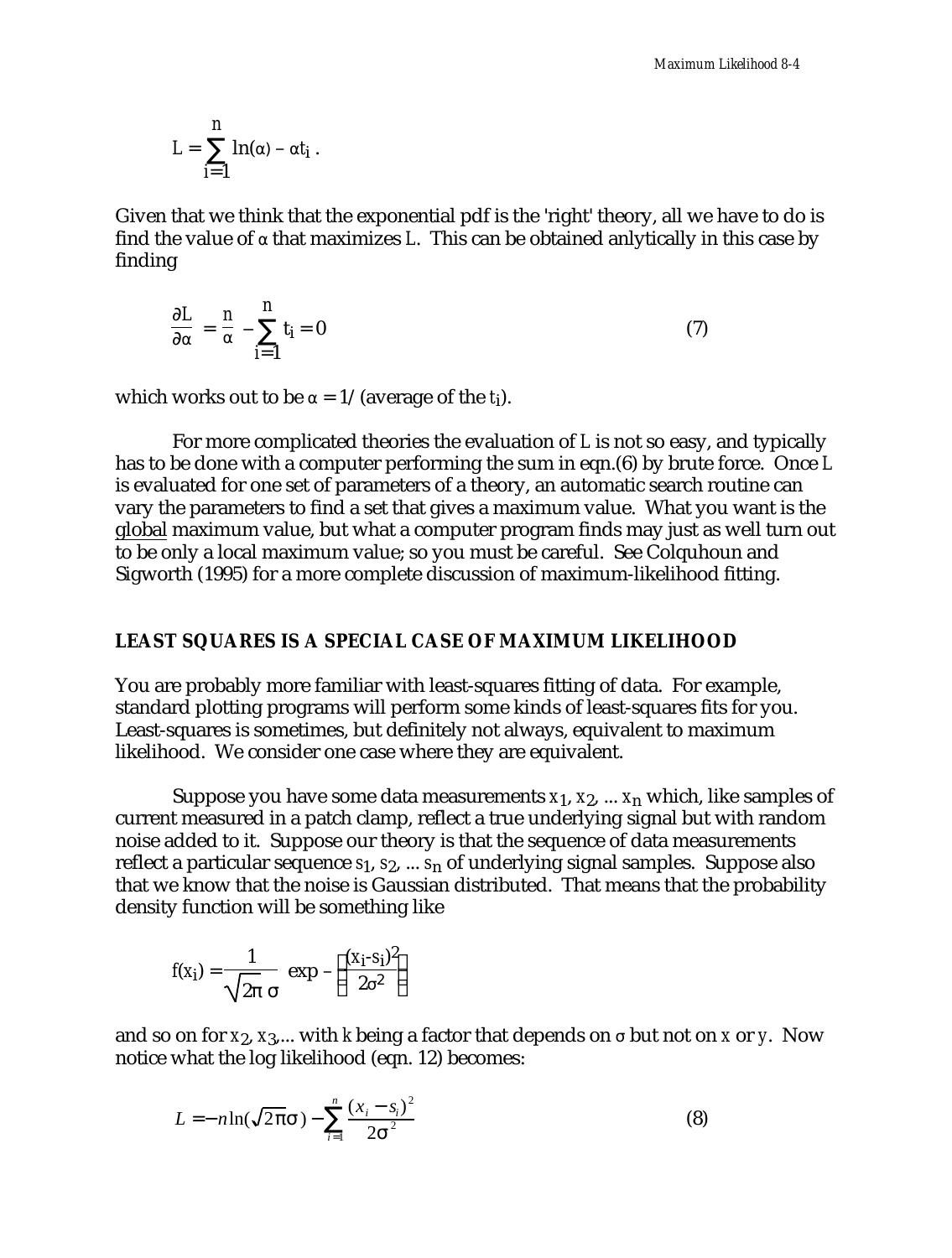The log likelihood is just a constant minus something proportional to the sum of the squared deviations of the *x*i from the *y*i . Maximizing *L* will be equivalent to minimizing the squared deviations. This is so precisely because we assumed a Gaussian distribution for the noise. If the random variations in the measured values do not follow a Gaussian distribution, then least-squares will give you a result that is not optimum in the sense of being the "most likely" one.

# **HIDDEN MARKOV MODELS**

A particularly ambitious use of the maximum-likelihood technique is the socalled Hidden Markov Model (HMM) analysis of single-channel data. The idea is to compute the probability of the data given the theory, in the case where the data consist of the entire sequence of raw measurements of the membrane current, and the theory is a Markov model (technically, a Hidden Markov model) for the channel gating behavior. A Hidden Markov model is a Markov process (i.e. the switching of a system among discrete states) where the observations do not unambiguously show which state the system is in at a given time. This describes the situation of singlechannel recordings very well, where (1) noise sometimes precludes an unambiguous determination of whether the channel is open or closed, and (2) there often are multiple underlying kinetic states corresponding to the "channel closed" or "channel open" conductance levels.

Some very powerful algorithms have been developed for computing and maximizing the likelihood of an HMM. For more than a decade, much work has been done on HMMs for automatic speech recognition; for an introduction, see Rabiner and Juang (1986). Only recently have people noticed that HMM techniques are applicable to ion channel analysis as well (Chung et al. 1990; Chung et al. 1991). Here, we will consider the Forward Algorithm for computing the likelihood.

Suppose we have a set of observations  $y_1, y_2, ... \ y_T$  which are measurements of the patch current at evenly spaced times, one observation per sample interval *t*. We will compare it with a Markov model having *n* states. Corresponding to each state there is a channel current  $\mu_i$  ; if for example state 1 is a closed state, then  $\mu_1$  = 0. The background noise is taken to be Gaussian with variance  $2$ . To describe the kinetics, we define transition probabilities *aij* which is the set of probabilities of going from state *si* to state *sj* in one sample interval. (These are approximately related to the rate constants  $k_{ij}$  by  $a_{ij}$   $k_{ij}$  *t.*)

On the basis of this model, we can define the probability of an observation  $y_t$ given that the channel is in state *i* as a Gaussian function (due to the background noise),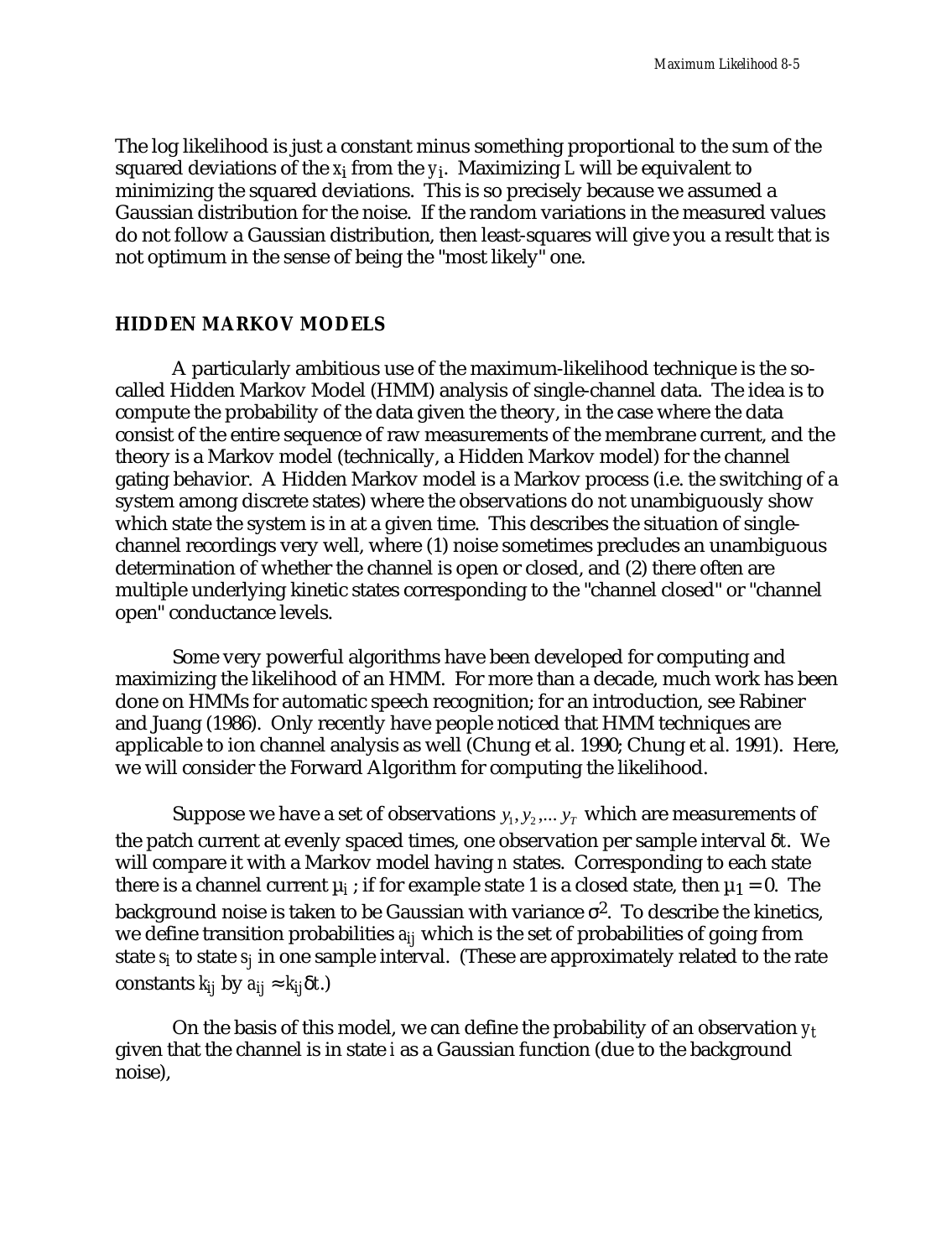$$
b_i(y_t) = \frac{1}{\sqrt{2}} - \exp \frac{(y_t - \mu_i)^2}{2^2} .
$$
 (9)

The probability of a particular *sequence* of observations, given that the underlying Markov process goes through the sequence of states  $s_{i_1}, s_{i_2},...s_{i_T}$  is given by

$$
P\{y_1, y_2, \ldots y_T \mid s_{i_1}, s_{i_2}, \ldots s_{i_T}\} = b_{i_1}(y_1) b_{i_2}(y_2) \ldots b_{i_T}(y_T)
$$

where  $p_{_{i_1}}$  is the probability of starting in state  $i_I$  at the first time point. We are assuming that there is no correlation in the noise so that we can simply form the product of the observations probabilities *b*. Meanwhile, the probability of the state sequence, given the model , is given by

$$
P\{s_{i_1}, s_{i_2}, \dots s_{i_T} \mid \}
$$
 =  $p_{i_1} a_{i_1 i_2} a_{i_2 i_3} \dots a_{i_{T-1} i_T}$ .

The likelihood (i.e. the probability of the observations given ) can therefore be obtained by a sum over all possible sequences,

$$
P\{y_1, y_2, \dots y_T \mid \} = \n P\{y_1, y_2, \dots y_T \mid s_{i_1}, s_{i_2}, \dots s_{i_T} \} P\{s_{i_1}, s_{i_2}, \dots s_{i_T} \mid \}
$$
\n
$$
= \n P\{y_1, y_2, \dots y_T \mid s_{i_1}, s_{i_2}, \dots s_{i_T} \} P\{s_{i_1}, s_{i_2}, \dots s_{i_T} \mid \}
$$
\n
$$
= \n P\{y_1, y_2, \dots y_T \mid s_{i_1}, s_{i_2}, \dots s_{i_T} \} P\{s_{i_1}, s_{i_2}, \dots s_{i_T} \mid \}
$$
\n
$$
(10)
$$

Computing this sum is *very* time consuming, because there are  $n<sup>T</sup>$  possible sequences! If we try to analyze a brief stretch of say 1000 sample points this sum will be impossible to evaluate.

A very elegant approach to evaluating the likelihood is instead to define the quantity ,

$$
t_{t}(i) = P(y_{1}, y_{2}...y_{t} \text{ and } s_{t} = i | ) \tag{11}
$$

where represents the model. It can be seen that

$$
_1(i) = p_i b_i(y_1).
$$

Meanwhile, all successive *i* can be evaluated according to

$$
f_{t}(j) = \sum_{i=1}^{n} (i)a_{ij}b_{j}(y_{t})
$$
 (12)

The desired likelihood value is obtained finally as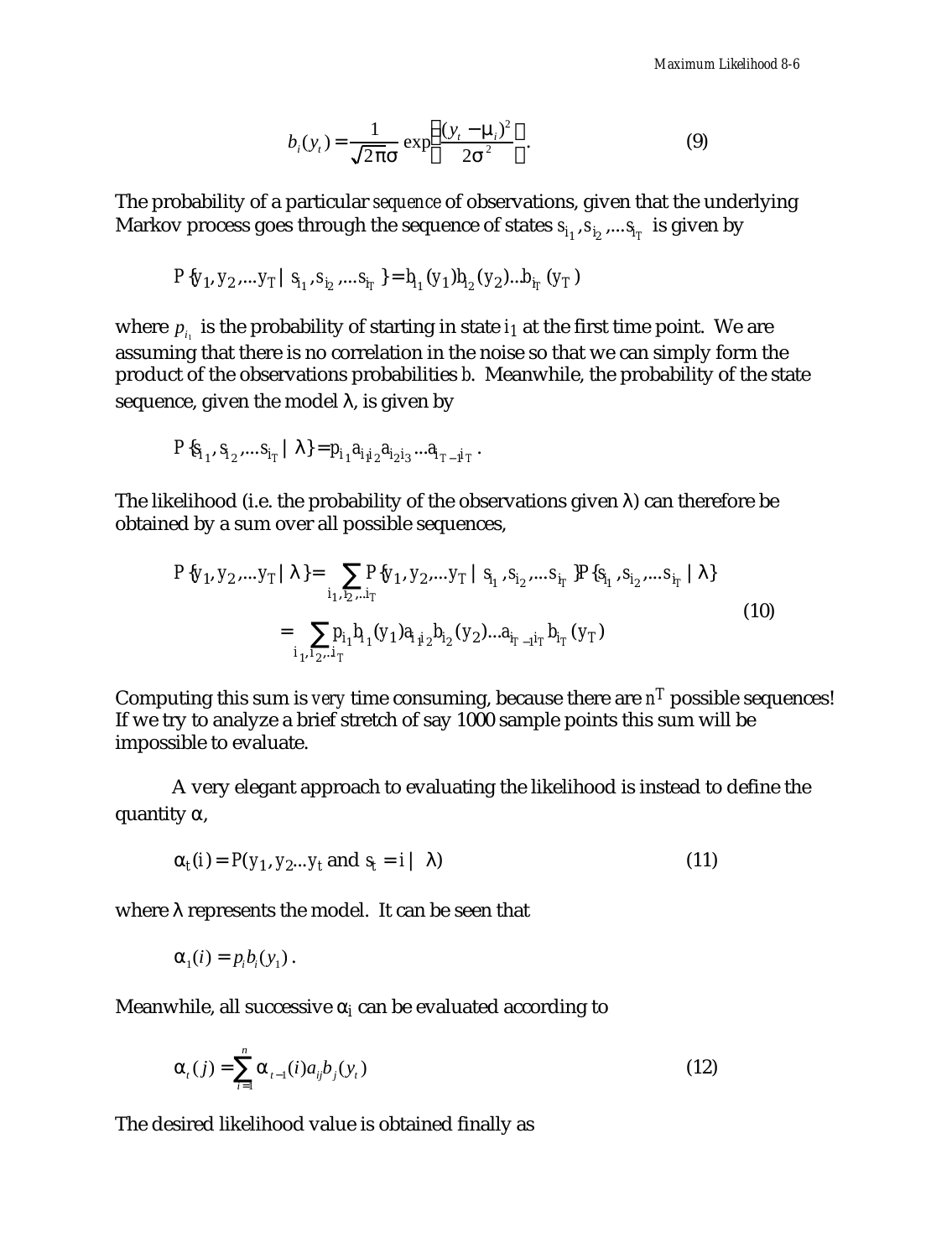$$
L=\bigcup_{i=1}^n \tau(i),
$$

the whole process requiring something on the order of *n2T* operations, instead of *nT*. This makes evaluation of the likelihood practical.

Shown below is a simulation that shows the promise of this sort of approach. A signal from a two-state channel was simulated (a total of 20,000 sample points) with various amounts of white noise added. The likelihood was computed as a function of the two transition probabilities, where the actual two-state scheme was

$$
C \xrightarrow[a_{\text{CO}}=0.3]{a_{\text{CO}}=0.3}
$$

At the "low noise" level, where the noise standard deviation  $w$  is half of the singlechannel amplitude, the maximum of the likelihood occurs at the correct values. However, even at the extremely high noise level of  $w = 1.5$  the maximum is near the correct values. The dotted contour gives the 95% confidence interval for the estimates, which is seen to enclose (or nearly enclose) the correct values (indicated by a cross) in each contour plot.

w=0.5<sup>w</sup>=1.0 <sup>w</sup>=1.5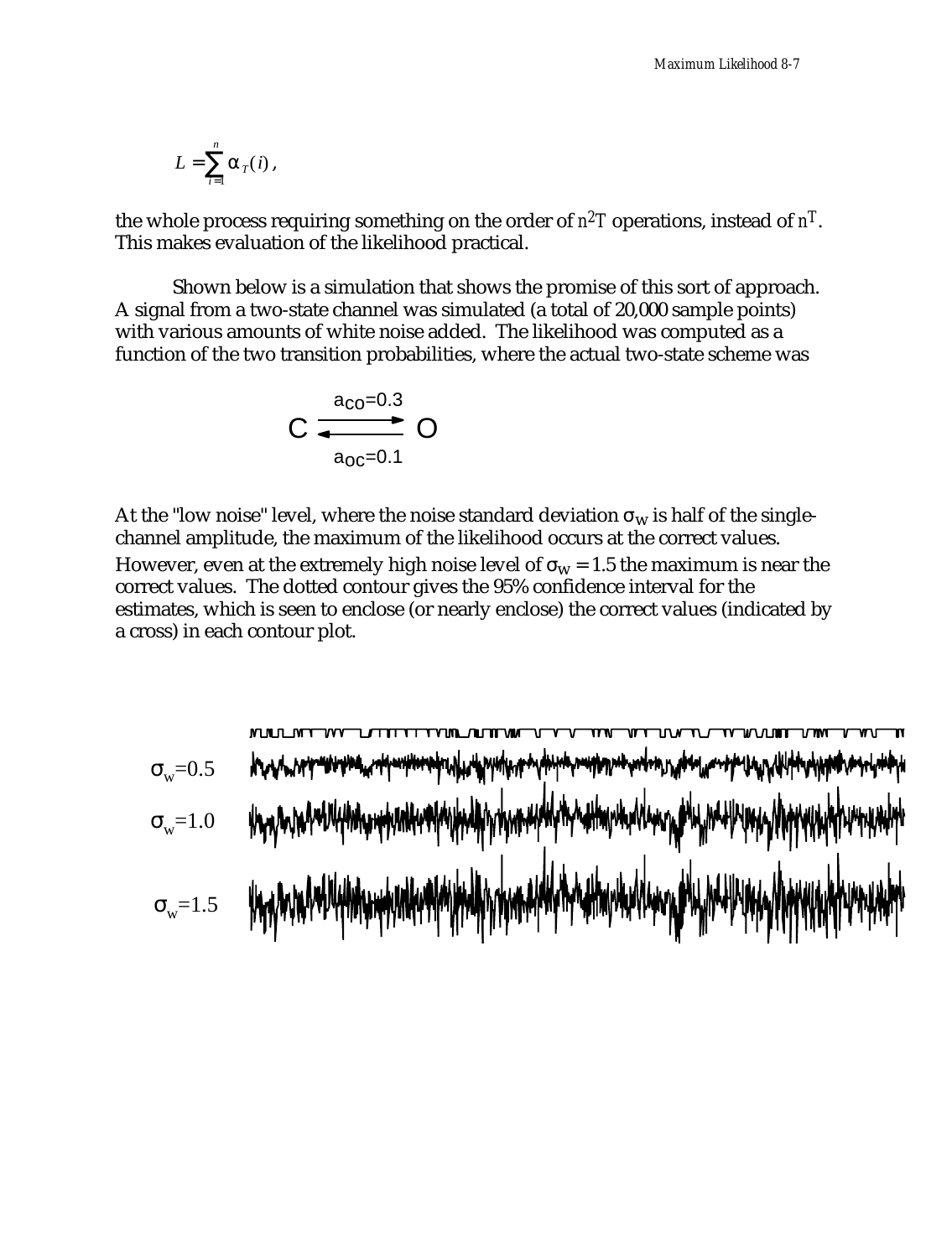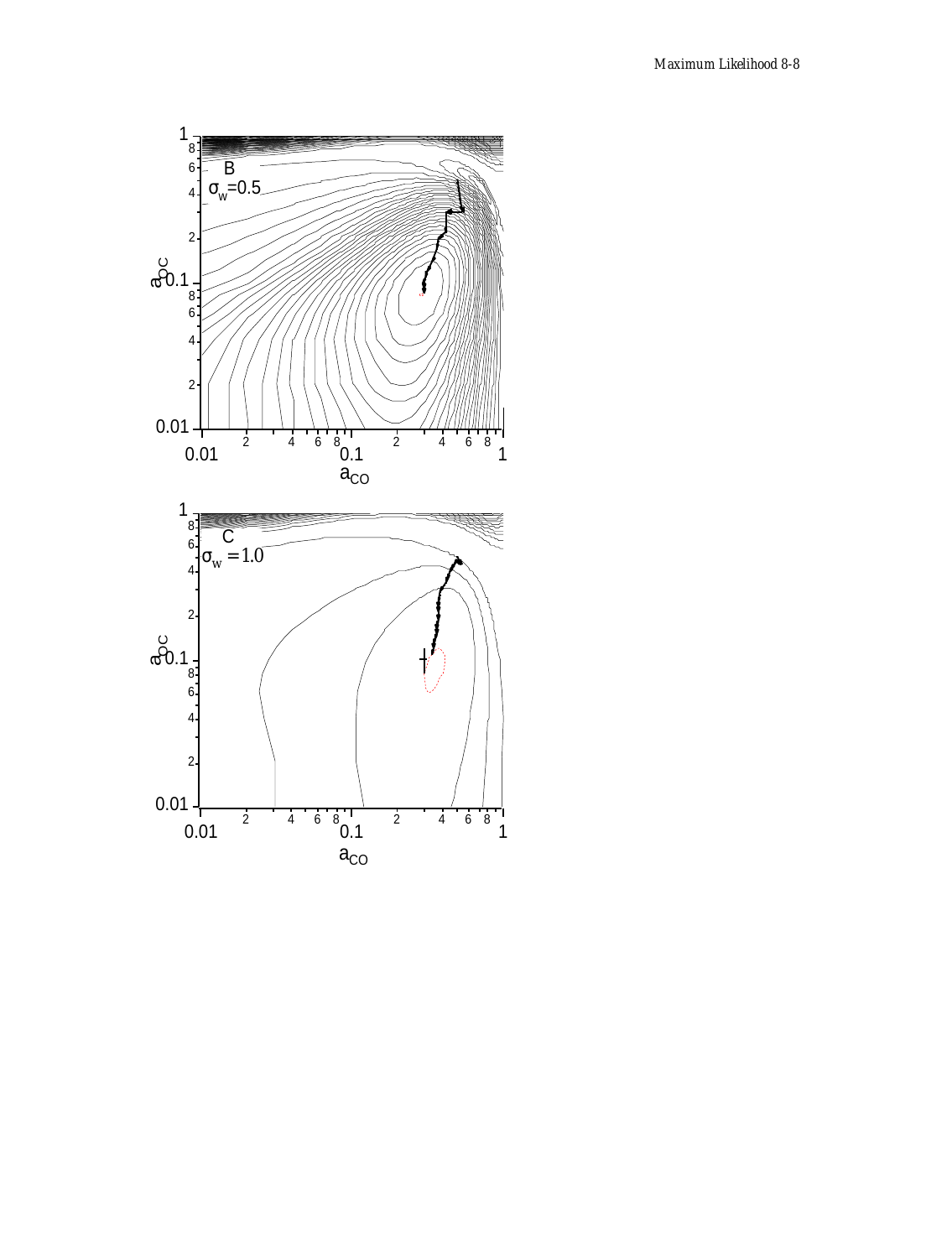

From this one can see a general approach to analyzing single-channel data: guess a model (i.e. pick the number of states, the transition probabilities and the currents), and compute the likelihood from the stretch of data. Then vary the parameters of the model until the likelihood is a maximum. This is then, the model that gives the best description of the data. There are two limitations that must be kept in mind for this approach. First, there is a danger that in finding the maximum you have found only a "local maximum". There may be a set of parameters quite different from the ones you settled on that gives a higher likelihood. This is a general problem in all situations where there are many parameters. Second, perhaps you picked the wrong sort of model in the first place. For example, suppose you picked a two-state model to describe data from a three-state channel. You won't know your error unless you happen to try a three-state model; in that case you might see a greatly increased likelihood with the *n*=3 model, but little further increase with *n=*4 or 5 models.

The simple algorithm described here has been extended to deal with various practical issues that are encountered in analyzing actual patch-clamp data, including nonwhite background noise, state-dependent noise, the effect of filtering on the data, and baseline drift. You can read all about it in the thesis by a Yale EE graduate student (Venkataramanan, 1998).

## **REFERENCES**

Chung, S. H., V. Krishnamurthy and J. B. Moore (1991). Adaptive processing techniques based on hidden Markov models for characterizing very small channel currents buried in noise and deterministic interferences. *Philosophical Transactions of the Royal Society of London Series B: Biological Sciences* **334**(1271): 357-84.